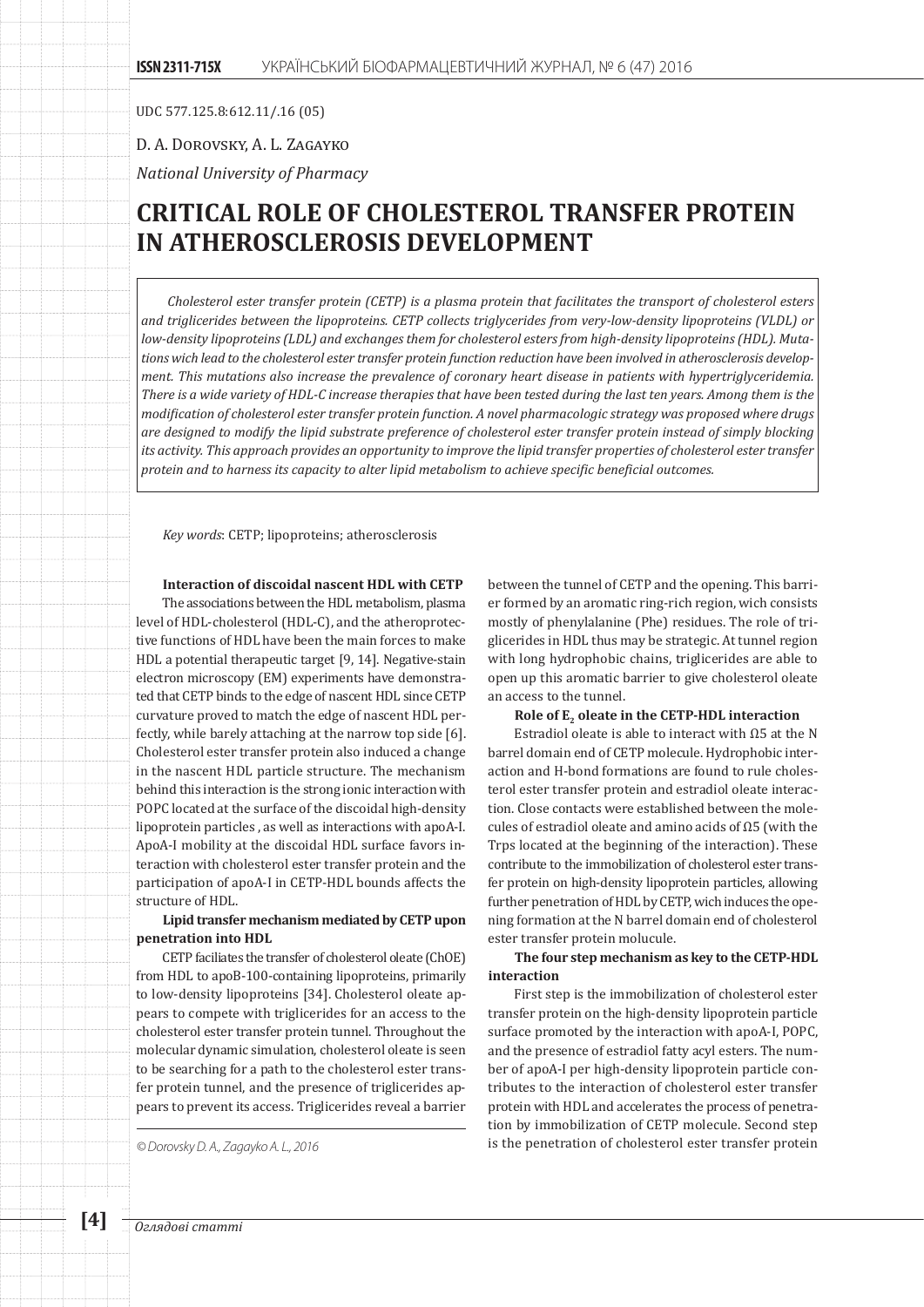into HDL with subsequent opening formation between the Trp-rich flap Ω5 and Ω6 at the N barrel domain end of cholesterol ester transfer protein. The third step is transfer of cholesterol oleate from high-density lipoprotein particle to the N barrel domain opening of CETP. The final step is transfer of cholesterol oleate from the opening to the tunnel of cholesterol ester transfer protein through an aromatic ring-rich region, acting as a some sort of barrier and penetrable with the help of triglicerides. It was also suggested that CETP-bound cholesterol oleate may serve to stabilize the cholesterol ester transfer protein tunnel. Cholesterol ester transfer protein tunnel can simultaneously host several lipids, thus CETP-bound cholesterol oleate may be easily exchanged or remain within the tunnel when cholesterol oleate core molecules are passing through.

#### **CETP-deficient cell differentiation status**

It was previously reported that cells wich has cholesterol ester transfer protein deficiency accumulate about half as much triglicerides as control cells, and that lipid droplets in this type of cells are fewer in number and smaller. The reduced trigliceride content of CETP-deficient cells is due to reduced TG biosynthesis [15].

During cellular differentiation into adipocytes, the transcription factors PPARγ and CEBP play key roles in the transcriptional cascade wich leads to the induction of pathways involved in trigliceride storage and synthesis [13]. In human adipocytes, cholesterol ester transfer protein expression is also induced during this process of differentiation [12, 28]. Cholesterol ester transfer protein expression reaches its maximum point small lipidpoor adipocytes, and then decreases when adipocytes become filled with triglicerides [27, 28]. The highest level of cholesterol ester transfer protein expression can be observed in tissues that store lipids [8].

#### **Cellular TG synthesis and movement**

It was previously suggested that intracellular cholesterol ester transfer protein may transport cholesterol esters and triglicerides between cellular membranes. It was also demonstrated that intact CETP-deficient cells have reduced the capacity to transfer newly synthesized triglicerides into lipid droplets [15]. Furthermore, it was observed that microsome-associated trigliceride lipase activity was 2-fold higher in cholesterol ester transfer protein-deficient cells when trigliceride biosynthesis is stimulated.

# **Elevated cholesterol ester transfer protein (CETP) activity, a major determinant of the atherogenic dyslipidemia, and atherosclerotic cardiovascular disease in South Asians**

Cholesterol ester transfer protein activity was elevated by 30 % in South Asians relatively to European Caucasians, even when adjusted for age and sex. This difference in cholesterol ester transfer protein activity between the two population groups is similar in extent to the cholesterol ester transfer protein activity elevation levels demonstrated in humans with the metabolic syndrome displaying the atherogenic dyslipoproteinemia when compared with normal healthy controls [10]. Furthermore, cholesterol ester transfer protein activity correlated strongly with all of the major elements of the atherogenic dyslipoproteinemia – high LDL particle number, elevated triglycerides and low HDL-C in both European Caucasians and South Asians [11, 31]. These findings mean that the difference in cholesterol ester transfer protein activity plays a key role in the differences in the lipoprotein profiles among the populations. Serum triglycerides are a major driver of CETP activity [7, 19] and South Asians are known to have greater fasting serum triglycerides compared to European Caucasians [18]. It was reported that fasting serum triglycerides, VLDL particle number and the triglyceride content of VLDL particles correlated positively with cholesterol ester transfer protein. The regression line of serum triglycerides versus cholesterol ester transfer protein activity was shifted to the left in South Asians relative to European Caucasians, indicating that for a given serum triglyceride level, cholesterol ester transfer protein activity is elevated in South Asians compared with European Caucasians. Therefore, elevated triglycerides only incompletely explain the elevated CETP activity in South Asians compared with European Caucasians. However, we found that cholesterol ester transfer protein activity was positively and strongly correlated with both low-density lipoprotein particle number and apoB and both associations were stronger than between CETP activity and LDL-C. The notion that cholesterol ester transfer protein activity affects low-density lipoproteins metabolism in addition to its well established effects on highdensity lipoprotein metabolism [30] are supported by observations in Japanese individuals with a lack of functional copy of the cholesterol ester transfer protein gene, who exhibit large increases in HDL-C and significant decreases in their LDL-C compared to unaffected individuals [3]. Recent GWAS findings that single nucleotide polymorphisms in cholesterol ester transfer protein associate significantly with both HDL-C and LDL-C provide additional support for this concept [16, 35]. In our analysis of CETP activity with clinical ASCVD, we found that CETP activity did not correlate significantly with carotid IMT values in either ethnic group.

**Anacetrapib reduces LDL-C by inhibition of CETP activity and reduction of plasma PCSK9**

Inhibition of CETP lowers plasma LDL-C concentration HDL-C, suggesting it might prevent development of cardiovascular diseases. Anacetrapib decreased gene expression of cholesterol biosynthesis pathways, most probably through inhibition of Srebp-1 and / or Srebp-2 signaling. Anacetrapib also increased cholesterol clearance by the liver, without affecting VLDL-trigliceride production, as well as decreased plasma PCSK9 level. These results may indicate that cholesterol ester transfer protein inhibition results in modified particles wich more susceptible for hepatic clearance. Thus, anacetrapib reduces very-low-density lipoproteins by two mechanisms. This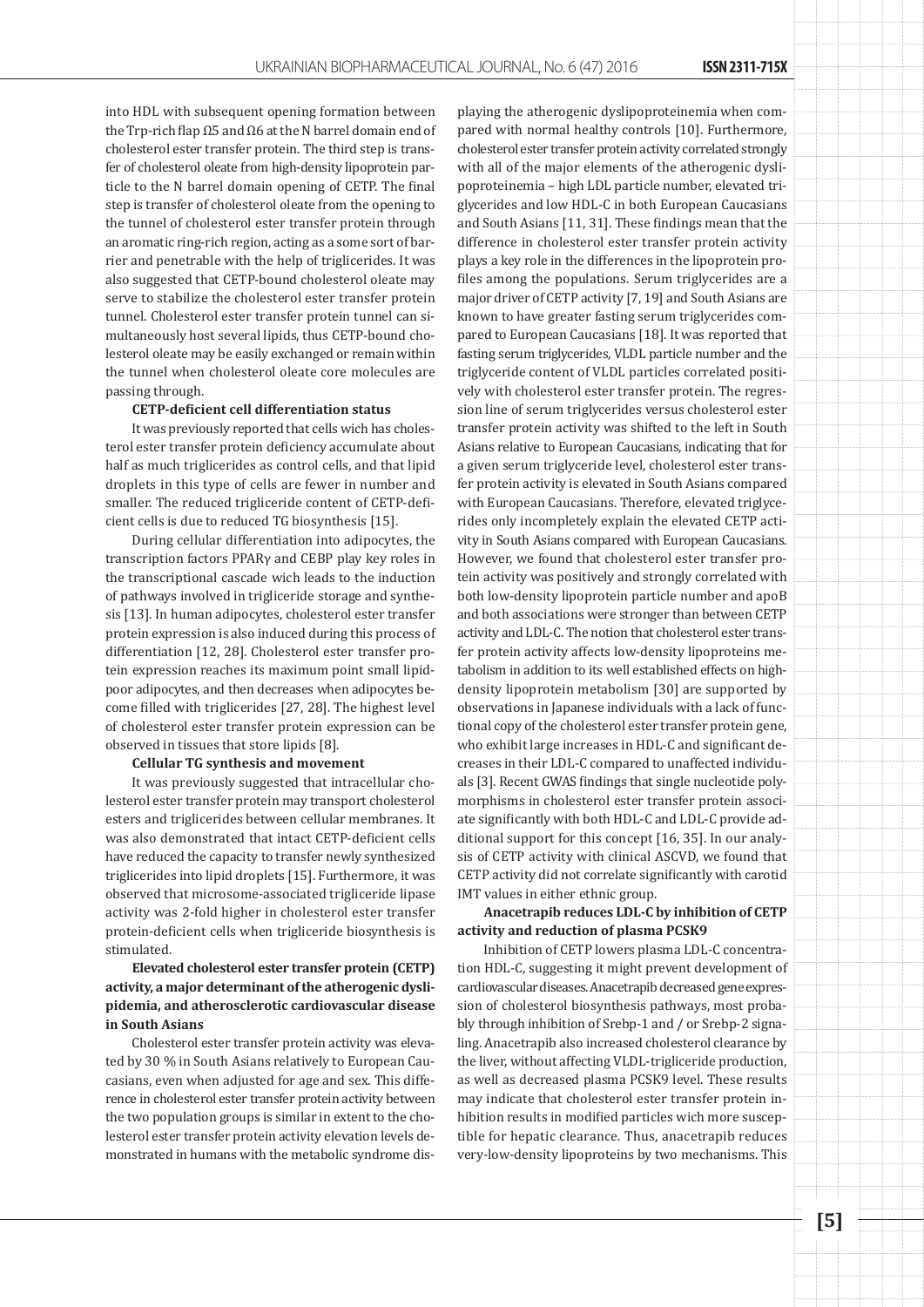reduction of very-low-density lipoproteins is the focal point in creating the atheroprotective effects of anacetrapib [17].

The observed reduction in PCSK9 levels in plasma serum after such treatment is in accordance with findings in rhesus macaques [36]. Accumulating evidence shows that PCSK9 inhibition is a beneficial strategy of reducing cholesterol-enriched LDL both in clinical and preclinical studies [25, 32]. This effect can be explained by increase of low-density lipoproteins clearance as a result of reduction of the hepatic low-density lipoprotein receptor degradation. The main activity of cholesterol ester transfer protein is to transfer CE from high-density lipoproteins to very-low-density lipoproteins in exchange for triglicerides. This lipoprotein remodeling activity of cholesterol ester transfer protein renders very-low-density lipoproteins less susceptible for clearance. In mice, anacetrapib treatment results in an increased plasma apoE levels, which is an indicator for lipoprotein remodeling. Functional apoE-LDLr pathway is a milestone pathway in the clearance of remnants from plasma and, subsequently, in the atherosclerosis development [1]. Anacetrapib treatment in humans also shown an increased plasma level of apoE [4].

However, the increased catabolism of very-low-density lipoprotein particles and thus antiatherogenic properties were clearly not sufficient to offset or overrule the adverse side effects of anacetrapib [20, 21].

# **Effect of CETP mutations on lipid transfer between various lipoproteins**

Qiu et al. [26] described multiple human cholesterol ester transfer protein mutants that have altered ability to transfer triglicerides and cholesterol esters. For example, the Q199A CETP mutant strongly prefers triglicerides as a substrate, much like that observed for hamster cholesterol ester transfer protein [22]. These mutations modify the internal hydrophobic lipid transfer tunnel of CETP without marked alteration of lipoprotein binding [26]. We observed that human cholesterol ester transfer protein with an amino acid mutation had markedly higher triglyceride / cholesterol ester substrate preference than the wild-type cholesterol ester transfer protein. It was also found that the human cholesterol ester transfer protein mutants with higher preference for cholesterol esters versus triglicerides than wild-type cholesterol ester transfer protein also promoted nonreciprocal lipid transfer, but this occurred for cholesterol esters instead of triglicerides and this lipid movement had an opposite direction (from HDL into VLDL).

Previous studies have shown that CETP binds triglicerides or cholesterol esters contained within the lipoprotein phospholipid surface [23]. The prevailing mechanism for CETP-mediated lipid transfer is through the carrier mechanism, where cholesterol ester transfer protein containing lipid cargo binds to a lipoprotein, releases this lipid, and then picks up another lipid wich is prior to dissociating [2, 26, 33]. By this mechanism cholesterol ester transfer protein facilitates either exchange of different lipids (heteroexchange) or the the exchange of like lipid molecules (homoexchange). Cholesterol ester transfer protein is also capable of delivering cholesterol esters or triglicerides to an acceptor particle and leaving the particle surface without picking-up any CE or TG, thus mediating a one way transfer [22, 24]. We propose that nonreciprocal lipid transfer is amplified when cholesterol ester transfer protein mutants with altered preference for triglicerides versus cholesterol esters interact with lipoprotein substrates with widely differing amounts of triglicerides or cholesterol esters. Thus, when Q199A CETP with a markedly elevated preference for triglicerides as a substrate, binds triglicerides in the very-low-density lipoproteins then dissociates from them and binds to a HDL, it encounters extremely low amounts of its preferred substrate because of the low triglicerides content of highdensity lipoproteins. As a result, the chance that cholesterol ester transfer protein will deliver its triglicerides then dissociate from high-density lipoprotein particle before binding any other lipid is enhanced. The converse process occurs when the cholesterol ester transfer protein's substrate preference is altered for a great prefer cholesterol esters over triglicerides. In this model, the limiting events occur on very-low-density lipoproteins due to its low cholesterol esters content, leading to an enhanced probability that cholesterol ester transfer protein will deliver CE to VLDL and dissociate without binding any lipid in very-low-density lipoproteins.

Humans with genetical deficiency in CETP have multiple lipoprotein abnormalities, including marked hyperalphalipoproteinemia [5]. Because cholesterol ester transfer protein deficiency increases HDL level in plasma, there has been a lot of interest in developing it's pharmacologic inhibitors. Thus far, cholesterol ester transfer protein inhibitors studied in clinical trials equally inhibit the CETP-mediated transfer of both triglicerides and cholesterol esters.

There is data that suggests the possibility to modify the lipid transfer properties of cholesterol ester transfer protein by altering its preference for cholesterol esters versus triglicerides as a substrate [29]. With this being said, and given the capacity of cholesterol ester transfer protein to modify and alter lipoprotein metabolism, a novel pharmacologic strategy was proposed where drugs are designed to modify the lipid substrate preference of cholesterol ester transfer protein instead of simply blocking its activity. This approach provides an opportunity to improve the lipid transfer properties of cholesterol ester transfer protein and to harness its capacity to alter lipid metabolism to achieve specific beneficial outcomes.

#### **REFERENCES**

1. Ason B. PCSK9 inhibition fails to alter hepatic LDLR, circulating cholesterol, and atherosclerosis in the absence of ApoE / B. Ason, J. W. van der Hoorn, J. Chan // J. Lipid Res. – 2014. – Vol. 55. – P. 2370-2379.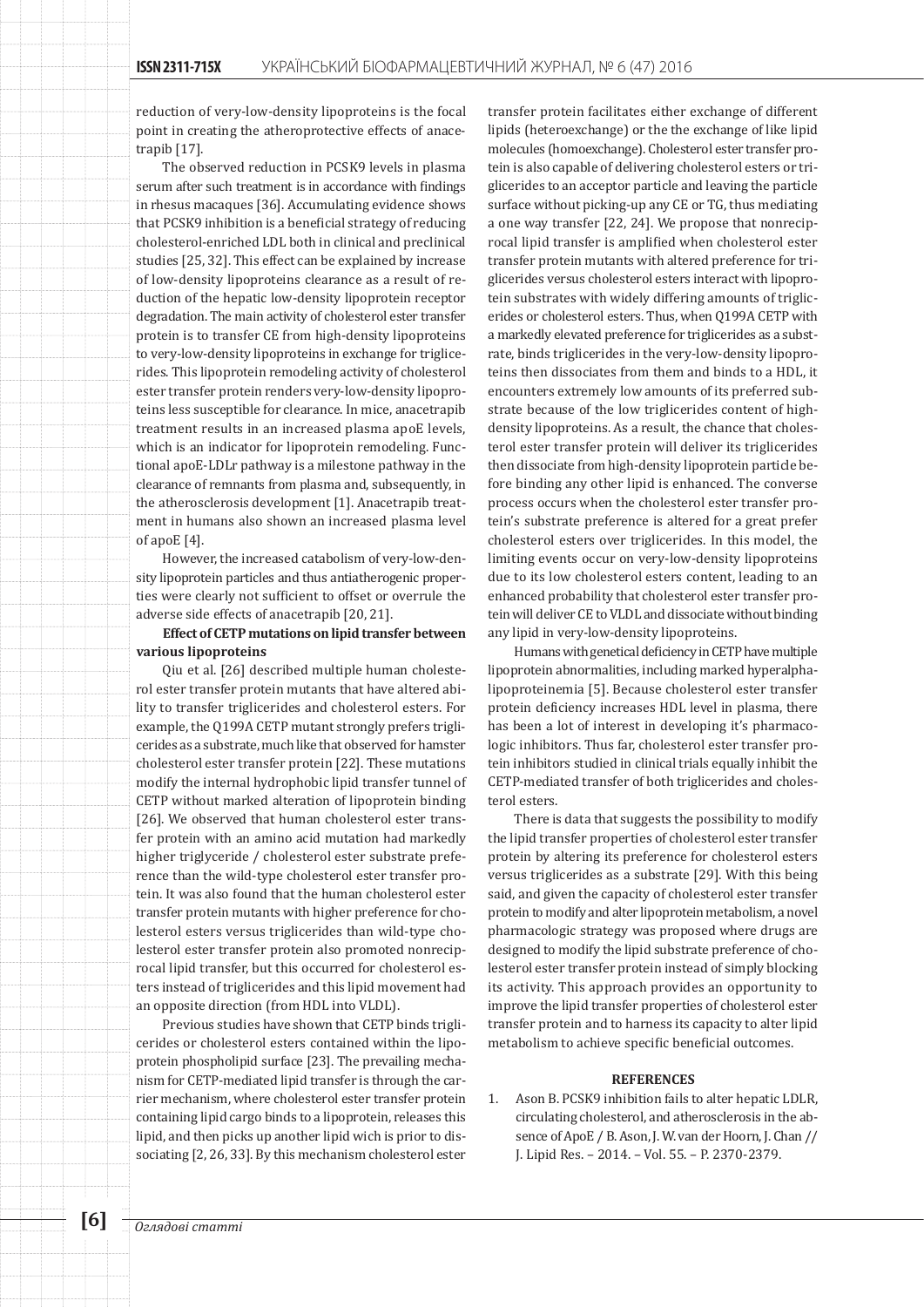- 2. Barter P. J. Kinetic studies of the transfer of esterified cholesterol between human plasma low and high density lipoproteins / P. J. Barter, M. E. Jones // J. Lipid Res. – 1980. – Vol. 21. – P. 238-249.
- 3. Barter P. J. Targeting cholesteryl ester transfer protein for the prevention and management of cardiovascular disease / P. J. Barter, J. J. Kastelein // J. Am. Coll. Cardiol. – 2006. – Vol. 47. – P. 492-499.
- 4. Bloomfield D. Efficacy and safety of the cholesterol ester transfer protein inhibitor anacetrapib as monotherapy and coadministered with atorvastatin in dyslipidemic patients / D. Bloomfield, G. L. Carlson, A. Sapre // Am. Heart J. – 2009. – Vol. 157. – P. 352-360.
- 5. Brown M. L. Molecular basis of lipid transfer protein deficiency in a family with increased high-density lipoproteins / M. L. Brown, A. Inazu, C. B. Hesler // Nature. – 1989. – Vol. 342. – P. 448-451.
- 6. Bruce C. Molecular determinants of plasma cholesterol ester transfer protein binding to high density lipoproteins / C. Bruce, W. S. Davidson, P. Kussie // J. Biol. Chem. – 1995. – Vol. 270. – P. 11532-11542.
- 7. Cuchel M. Is the cholesteryl ester transfer protein proatherogenic or antiatherogenic in humans? / M. Cuchel, D. J. Rader // J. Am. Coll. Cardiol. – 2007. – Vol. 50. – P. 1956-1957.
- 8. Drayna D. Cloning and sequencing of human cholesterol ester transfer protein cDNA / D. Drayna, A. S. Jarnagin, J. McLean // Nature. – 1987. – Vol. 327. – P. 632-634.
- 9. Duffy D. Update on strategies to increase HDL quantity and function / D. Duffy, D. J. Rader // Nat. Rev. Cardiol. – 2009. – Vol. 6. – P. 455-463.
- 10. Dullaart R. P. Plasma cholesteryl ester transfer, but not cholesterol esterification, is related to lipoprotein-associated phospholipase A2: Possible contribution to an atherogenic lipoprotein profile / [R. P. Dullaart, A. Constantinides, F. G. Perton et al.] // J. Clin. Endocrinol. Metab. – 2011. – Vol. 96. – P. 1077-1084.
- 11. Ebenbichler C. F. Relationship between cholesteryl ester transfer protein and atherogenic lipoprotein profile in morbidly obese women / [C. F. Ebenbichler, M. Laimer, S. Kaser et al.] // Arterioscler Thromb. Vasc. Biol. – 2002. – Vol. 22. – P. 1465-1469.
- 12. Gauthier B. Cholesterol ester transfer protein gene expression during differentiation of human preadipocytes to adipocytes in primary culture / B. Gauthier, M. Robb, R. McPherson // Atherosclerosis. – 1999. – Vol. 142. – P. 301-307.
- 13. Gregoire F. M. Understanding adipocyte differentiation / F. M. Gregoire, C. M. Smas, H. S. Sul // Physiol. Rev. – 1998.– Vol. 78. – P. 783-809.
- 14. Hayek T. Hypertriglyceridemia and cholesterol ester transfer protein interact to dramatically alter high density lipoprotein levels, particle sizes, and metabolism – studies in transgenic mice / T. Hayek, N. Azrolan, R. B. Verdery // J. Clin. Invest. – 1993. – Vol. 92. – P. 1143-1152.
- 15. Izem L. Possible role for intracellular cholesterol ester transfer protein in adipocyte lipid metabolism and storage / L. Izem, R. E. Morton // J. Biol. Chem. – 2007. – Vol. 282. – P. 21856-21865.
- 16. Keebler M. E. Association of blood lipids with common DNA sequence variants at 19 genetic loci in the multiethnic United States National Health and Nutrition Examination Survey III / [M. E. Keebler, C. L. Sanders, A. Surti et al.] // Circ. Cardiovasc. Genet. – 2009. – Vol. 2. – P. 238-243.
- 17. Kühnast S. Anacetrapib reduces progression of atherosclerosis, mainly by reducing non-HDL-cholesterol, improves lesion stability and adds to the beneficial effects of atorvastatin / S. Kühnast, S. J. van der Tuin, J. W. van der Hoorn // Eur. Heart J. – 2015. – Vol. 36. – P. 39-48.
- 18. Lear S. A. Visceral adipose tissue accumulation differs according to ethnic background: Results of the Multicultural Community Health Assessment Trial (M-CHAT) / [S. A. Lear, K. H. Humphries, S. Kohli et al.] // J. Clin. Nutr. – 2007. – Vol. 86. – P. 353-359.
- 19. Mann C. J. Mechanism of plasma cholesteryl ester transfer in hypertriglyceridemia / [C. J. Mann, F. T. Yen, A. M. Grant et al.] // J. Clin. Invest. – 1991. – Vol. 88. – P. 2059-2066.
- 20. Millar J. S. Effects of the cholesterol ester transfer protein inhibitor torcetrapib on VLDL apolipoprotein E metabolism / J. S. Millar, M. E. Brousseau, M. R. Diffenderfer // J. Lipid Res. – 2008. – Vol. 49. – P. 543-549.
- 21. Millar J. S. Effects of the cholesterol ester transfer protein inhibitor torcetrapib on apolipoprotein B100 metabolism in humans / J. S. Millar, M. E. Brousseau, M. R. Diffenderfer // Arterioscler. Thromb. Vasc. Biol. – 2006. – Vol. 26. – P. 1350-1356.
- 22. Morton R. E. Cholesterol ester transfer proteins from different species do not have equialent activities / R. E. Morton, L. Izem // J. Lipid Res. – 2014. – Vol. 55. – P. 258-265.
- 23. Morton R. E. Concentration of neutral lipids in the phospholipid surface of substrate particles determines lipid transfer protein activity / R. E. Morton, J. V. Steinbrunner // J. Lipid Res. – 1990. – Vol. 31. – P. 1559-1567.
- 24. Morton R. E. Inter-relationship of lipids transferred by the lipid-transfer protein isolated from human lipoproteindeficient plasma / R. E. Morton, D. B. Zilversmit // J. Biol. Chem. – 1983. – Vol. 258. – P. 11751-11757.
- 25. Norata G. D. Targeting PCSK9 for hypercholesterolemia / G. D. Norata, G. Tibolla, A. L. Catapano // Annu. Rev. Pharmacol. Toxicol. – 2014. – Vol. 54. – P. 273-293.
- 26. Qiu X. Crystal structure of cholesterol ester transfer protein reveals a long tunnel and four bound lipid molecules / X. Qiu, A. Mistry, M. Ammirati // Nat. Struct. Mol. Biol. – 2007. – Vol. 14. – P. 106-113.
- 27. Radeau T. Cholesterol ester transfer protein (CETP) mRNA abundance in human adipose tissue: Rela-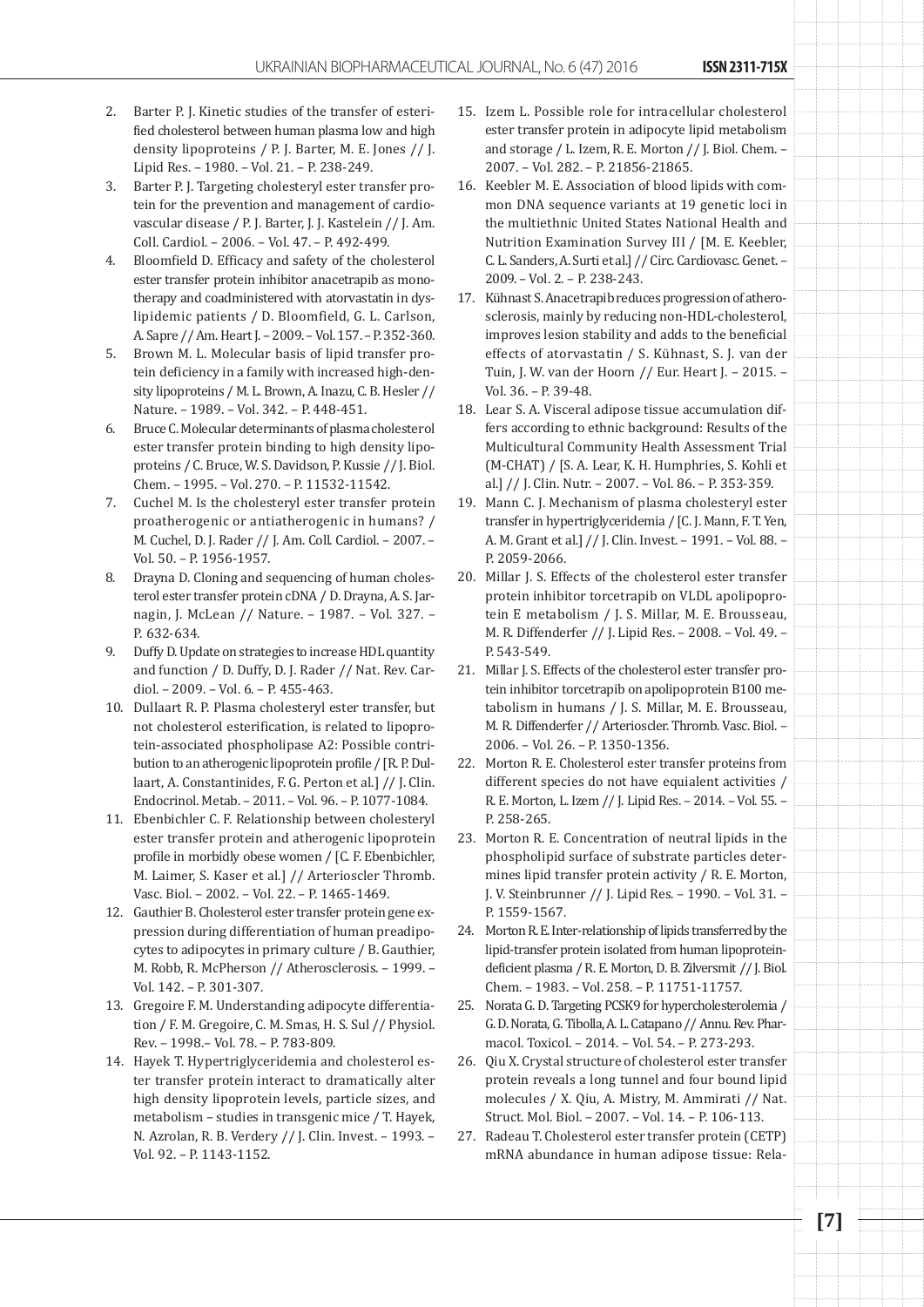tionship to cell size and membrane cholesterol content / T. Radeau, P. Lau, M. Robb, M. McDonnell // J. Lipid Res. – 1995. – Vol. 36. – P. 2552-2561.

- 28. Radeau T. Preferential expression of cholesterol ester transfer protein mRNA by stromal-vascular cells of human adipose tissue / T. Radeau, M. Robb, M. Mc-Donnell // Biochim. Biophys. Acta. – 1998. – Vol. 1392. – P. 245-253.
- 29. Ranalletta M. Biochemical characterization of cholesterol ester transfer protein inhibitors / M. Ranalletta, K. K. Bierilo, Y. Chen // J. Lipid Res. – 2010. – Vol. 51. – P. 2739-2752.
- 30. Rashid S. Mechanisms of HDL lowering in insulin resistant, hypertriglyceridemic states: The combined effect of HDL triglyceride enrichment and elevated hepatic lipase activity / [S. Rashid, T. Watanabe, T. Sakaue et al.] // Clin. Biochem. – 2003. – Vol. 36. – P. 421-429.
- 31. Stalenhoef A. F. Efficacy and safety of dalcetrapib in type 2 diabetes mellitus and/or metabolic syndrome patients, at high cardiovascular disease risk / [A. F. Stalen-

hoef, M. H. Davidson, J. G. Robinson et al.] // Diabetes. Obes. Metab. – 2012. – Vol. 14. – P. 30-39.

- 32. Stein E. A. Reduction of low-density lipoprotein cholesterol by monoclonal antibody inhibition of PCSK9 / E. A. Stein, F. Raal // Annu. Rev. Med. – 2014. – Vol. 65. – P. 417-431.
- 33. Swenson T. L. Plasma cholesterol ester transfer protein has binding sites for neutral lipids and phospholipids / T. L. Swenson, R. W. Brocia, A. R. Tall // J. Biol. Chem. – 1988. – Vol. 263. – P. 5150-5157.
- 34. Tall A. R. Plasma cholesterol ester transfer protein / A. R. Tall// J. Lipid Res. – 1993. – Vol. 34. – P. 1255-1274.
- 35. Talmud P. J. Gene-centric association signals for lipids and apolipoproteins identified via the HumanCVD BeadChip / [P. J. Talmud, F. Drenos, S. Shah et al.] // Am. J. Hum. Genet. – 2009. – Vol. 85. – P. 628-642.
- 36. Xie D. Effects of anacetrapib on plasma lipids, apolipoproteins and PCSK9 in healthy, lean rhesus macaques / D. Xie, K. Dunn, A. Kulick // Eur. J. Pharmacol. – 2014. – Vol. 740. – P. 410-416.